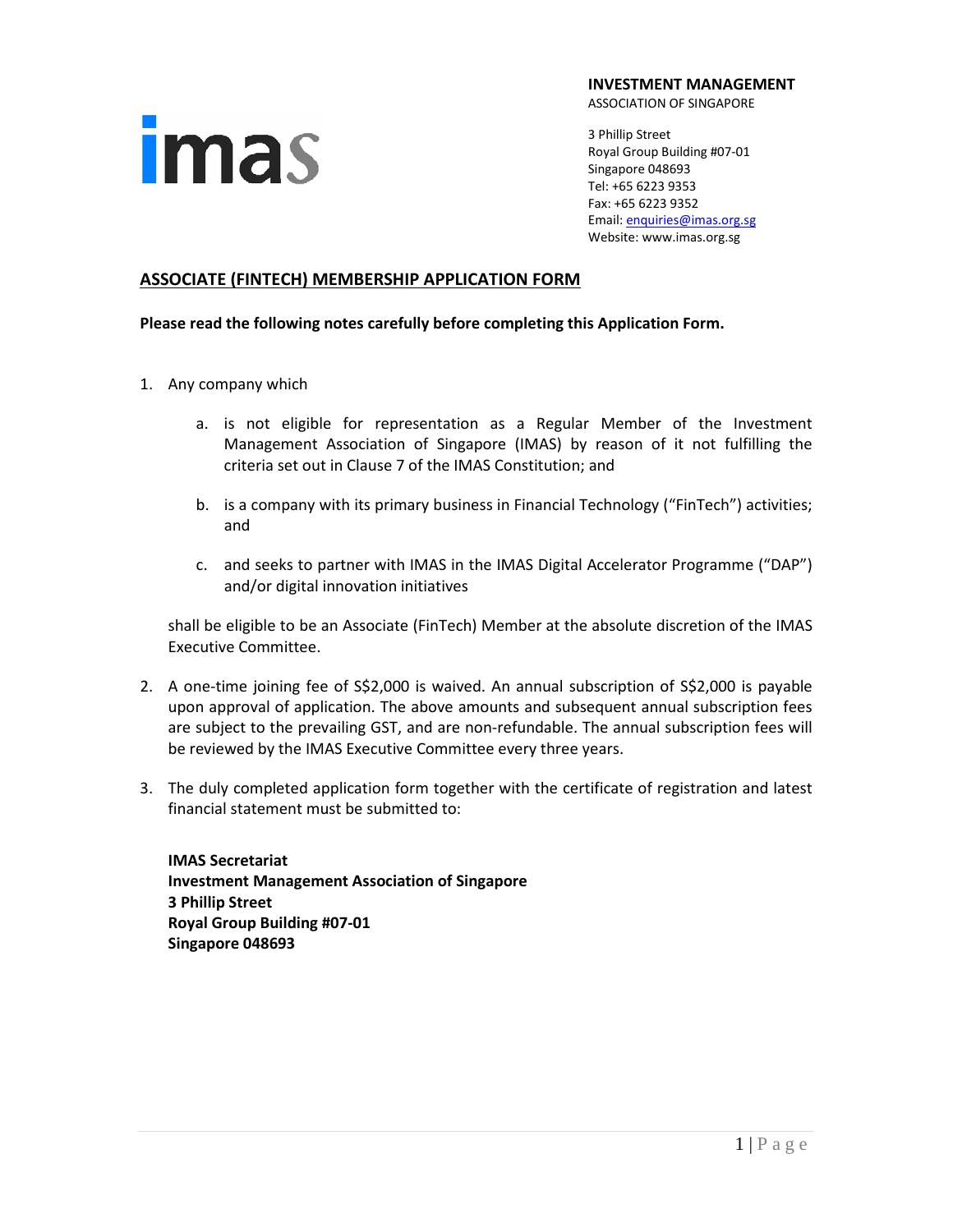# imas

### **INVESTMENT MANAGEMENT**

ASSOCIATION OF SINGAPORE

3 Phillip Street Royal Group Building #07-01 Singapore 048693 Tel: +65 6223 9353 Fax: +65 6223 9352 Email[: enquiries@imas.org.sg](mailto:enquiries@imas.org.sg) Website: www.imas.org.sg

### **Company Details**

Company Name

Registered Address

Place of Incorporation **Date of Incorporation** 

Website **Email** 

Social Media Profile(s) and Social Media Profile(s)

### **Contact Person**

Name (Mr/Miss/Mrs/Dr)

Designation Contact number

Email address

### **Company Management**

| <b>List of Directors</b> | Indicate whether Executive / Non-Executive |
|--------------------------|--------------------------------------------|
|                          |                                            |
|                          |                                            |
|                          |                                            |
|                          |                                            |
|                          |                                            |
|                          |                                            |
|                          |                                            |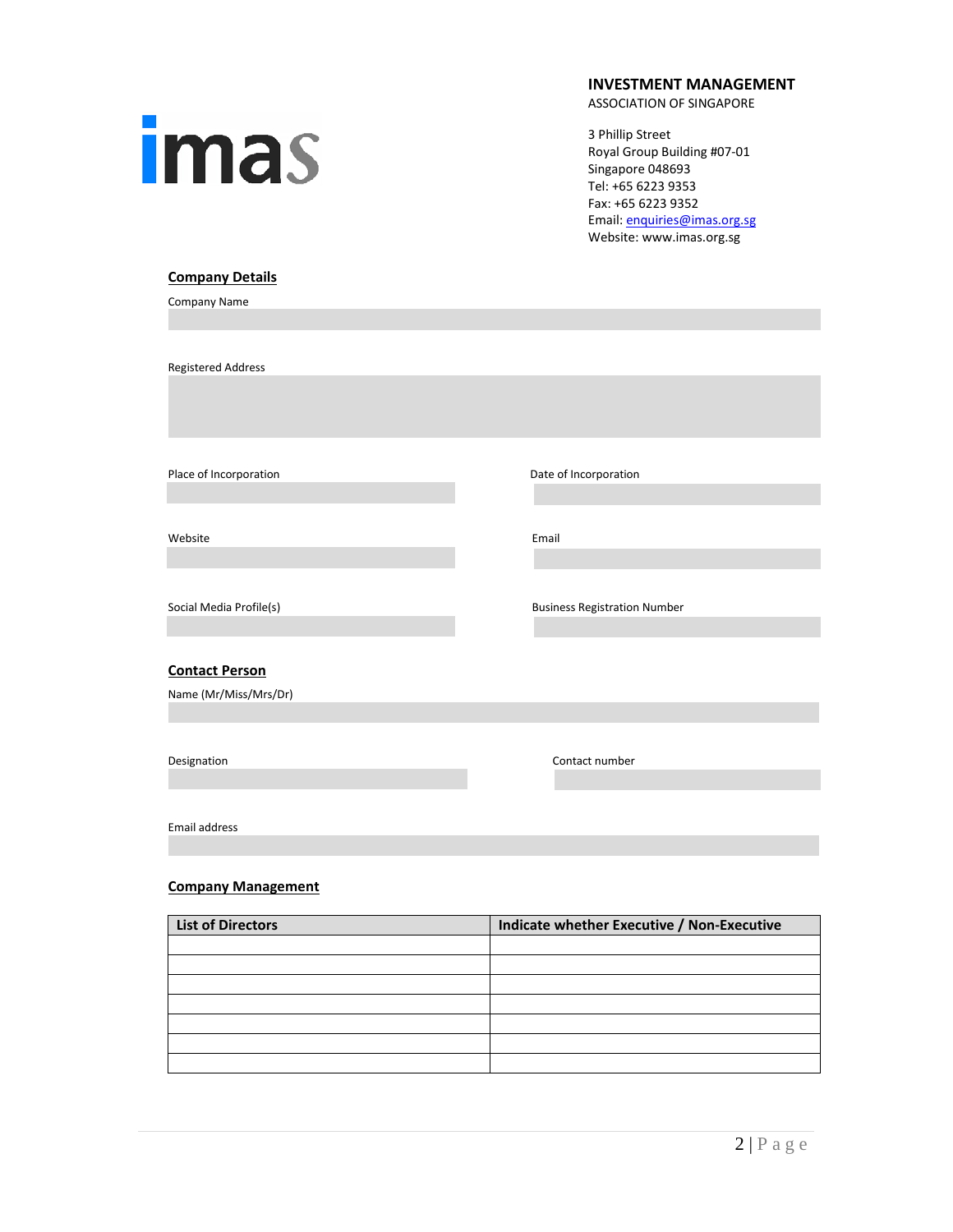

**INVESTMENT MANAGEMENT**

ASSOCIATION OF SINGAPORE

3 Phillip Street Royal Group Building #07-01 Singapore 048693 Tel: +65 6223 9353 Fax: +65 6223 9352 Email[: enquiries@imas.org.sg](mailto:enquiries@imas.org.sg) Website: www.imas.org.sg

**Major Business Activities**

**How does your product or service assist/potentially assist the investment management industry?**

**Why do you want to become an Associate (FinTech) Member?**

**Please set out the number of employees employed in your Company in accordance with the categories set out below.**

| <b>Position</b>                      | <b>Number of Employees</b> |
|--------------------------------------|----------------------------|
| Management                           |                            |
| Sales/Business Development/Marketing |                            |
| Technology                           |                            |
| Legal/Compliance                     |                            |
| Human Resource                       |                            |
| <b>Accounting and Finance</b>        |                            |
| <b>Office Administration</b>         |                            |
| Others (please specify)              |                            |
| <b>Total</b>                         |                            |

### **Membership Directory**

Kindly complete the membership directory list for key contacts/all staff who wish to be on our mailing list. (Maximum of 5)

| <b>Name</b> | <b>Designation</b> | <b>Email address</b> | <b>Contact No.</b> |
|-------------|--------------------|----------------------|--------------------|
|             |                    |                      |                    |
|             |                    |                      |                    |
|             |                    |                      |                    |